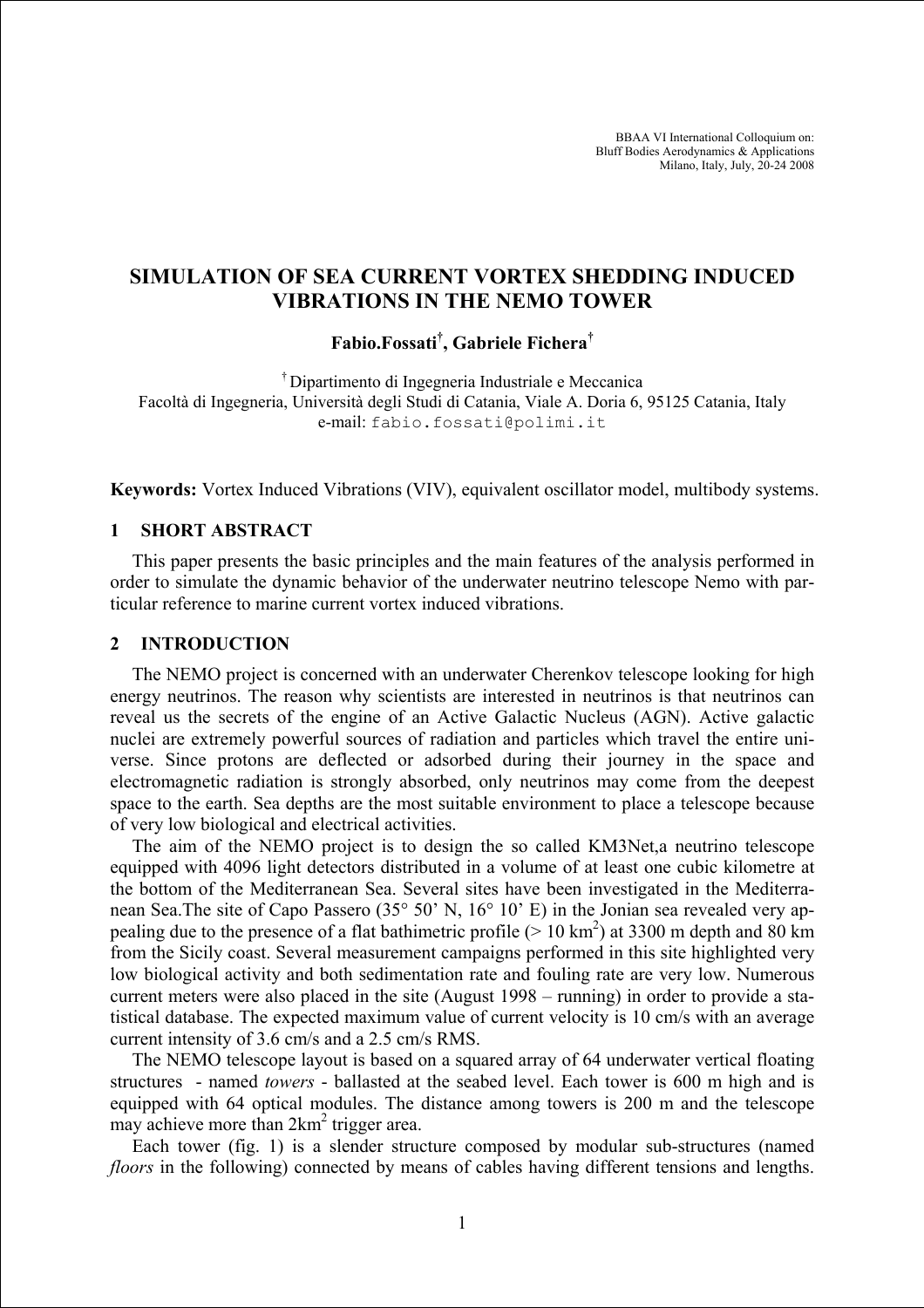The tower is 780m high, and is equipped with 16 floors of 15m length; the distance between floors is 40m while the distance between the seabed and the lowest floor is 150m. A buoy is placed at the top of the tower to provide cables tensioning.

When designing a slender marine structure for a deepwater application, marine current effects on the structural behavior are a major concern with respect to both static and dynamic conditions.

With particular reference to the design of the Nemo Tower structure, characterized by a large flexibility, Vortex Induced Vibrations (VIV) must be carefully evaluated because of the possible occurrence of marine currents and the large uncertainties in the evaluation of environmental conditions. The combination of these factors can lead to vibrations that may significantly reduce the structure operative performance and a design optimization should be carried out. As well known, VIV come from "lock-in" phenomena that cause the vortex shedding frequency (depending on the flow velocity and the geometrical shape of the structure) tuning on the natural frequencies of the structure itself. The skill to predict the occurrence of VIV under a large spectrum of operating conditions is hence a major factor for the success of the design process.





Figure 1: Sketch of the Nemo Tower.

The aim of this paper is to present the research activities carried out by the authors in order to assess the dynamic behavior of the underwater telescope Nemo with particular reference to marine current vortex induced vibrations. Preliminary results are presented and future activities are outlined.

## **3 NUMERICAL MODEL OF THE NEMO TOWER AND VIV ANALYSIS**

In order to predict the VIV effects on the Nemo Tower in operating conditions, a time domain numerical model which takes into account the structural behavior of the floors and the connecting cables has been developed by means of multibody system dynamics. Due to the main feature of the VIV phenomena, structure natural frequencies and modal shapes evalua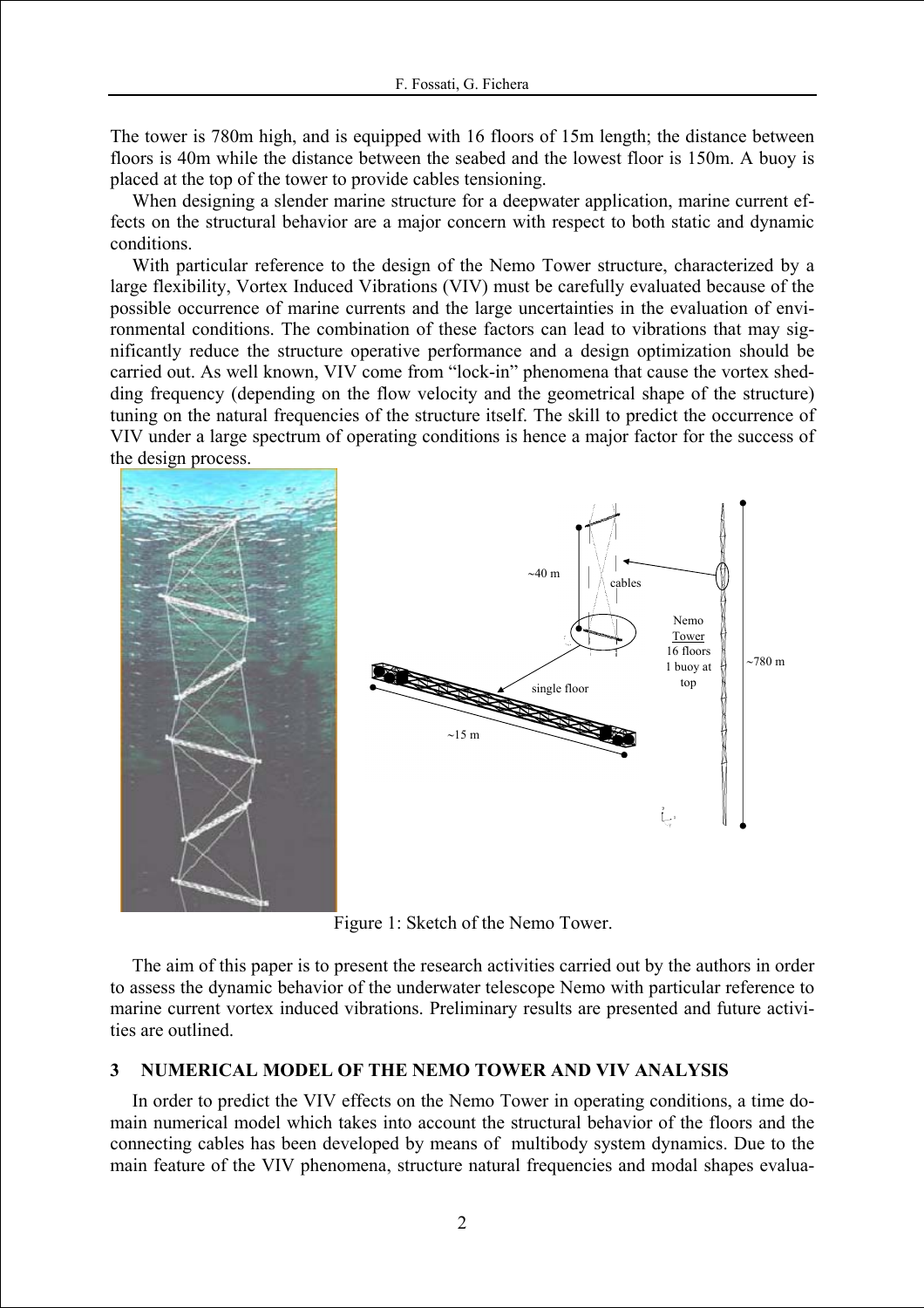tion is fundamental. Moreover NEMO tower is concerned by different type of modal shapes i.e global, local and coupled (as shown in figures 2-4).



The tower static equilibrium under constant marine current was evaluated by using ESDU standard flow drag forces, keeping into account actual tension distribution resulting from structure weight and buoyancy effects. Starting from different static positions, the eigenmodes of the whole tower were computed. Vortex shedding effects are reproduced by means of equivalent oscillators technique ([1] [2] [3]). The equivalent oscillator is a non-linear 1 d.o.f. system which transmits to the structure the same forces produced by the vortex shedding phenomena. A distribution of forces generated by equivalent oscillators is then applied in specific markers of the multibody model of the structure in order to reproduce the dynamic effects of vortex shedding forces both on ropes and floors (fig. 5). As far as equivalent oscillator parameters values are concerned, a large amount of work has been carried out by the authors in previous researches with particular reference to structures with cylindrical shapes like overhead lines [2], submarine cables [1] or offshore drilling and production marine risers [3]. Equivalent oscillator parameters have been identified by means of wind tunnel test of cylindrical sectional models and these parameters have been used for oscillator distribution concerning cables. Presently the same parameters have been used also for the oscillators applied to the floor which is basically a square cluster of 4 cylinders with pitch/diameter ratio of about 6; it should be noted that floor vortex shedding mast be investigated in more details because of its particular topology (fig.5).

Assuming a Strouhal number of 0.2 both for cables and floors, several natural frequencies of the NEMO tower are potentially locked by vortex shedding phenomena. Several preliminary numerical analysis have been performed considering different marine current profiles. As an example figs 7and 8 show respectively cable and floor vortex induced vibration (expressed as amplitude/diameter ratio) due to maximum current intensity from NW direction. In both cases 40% diameter vibration amplitude are shown.